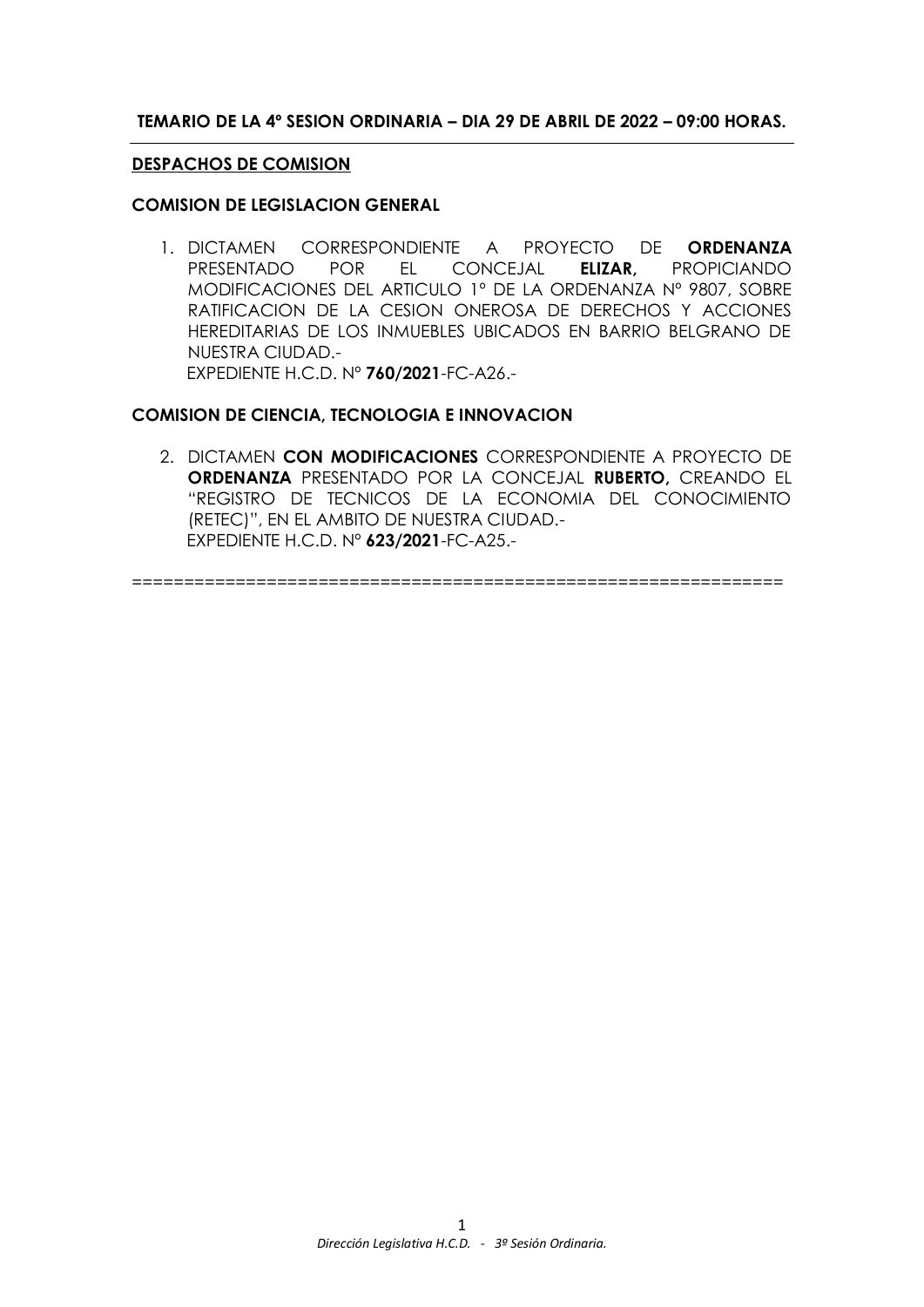## **PROYECTOS PRESENTADOS:**

**1- EXPTE. H.C.D. N°217/2022-FC-D6:** PROYECTO DE **DECRETO** PRESENTADO POR LA CONCEJAL **RUBERTO**, DECLARANDO DE INTERES DEL H.C.D. LA "JORNADA SOBRE GESTION TECNOLOGICA Y DE LA INNOVACION" ORGANIZADA POR ALTEC, UNER Y LA MUNICIPALIDAD DE PARANA, A REALIZARSE EL 13 DE MAYO DE 2022 EN NUESTRA CIUDAD.

**2- EXPTE. H.C.D. Nº 218/2022-FC-A5:** PROYECTO DE **ORDENANZA** PRESENTADO POR LA CONCEJAL **RUBERTO**, DESIGNANDO "YACARE" A LA CALLE N° 1799 Y "AGUARA GUAZU" A LA CALLE N° 1797, UBICADAS ENTRE LAS CALLES "SELVA DE MONTIEL" Y "GRAL. JOSE MARIA PAZ" DE NUESTRA CIUDAD.

**3- EXPTE. H.C.D. N° 231/2022-FC-D6:** PROYECTO DE **DECRETO** PRESENTADO POR EL CONCEJAL **CACERES**, DECLARANDO DE INTERES DE ESTE H.C.D. LA MUESTRA HOMENAJE POR EL 40° ANIVERSARIO DEL HUNDIMIENTO DEL CRUCERO ARA GENERAL BELGRANO C-4 "ME VERAS VOLVER" (C-4 CRUBE).

**4- EXPTE. H.C.D. N° 236/2022-FC-A25:** PROYECTO DE **ORDENANZA** PRESENTADO POR EL CONCEJAL **GRANETTO**, MODIFICANDO EL ARTICULO 48° DE LA ORDENANZA N° 8.311 (COMUNIDADES VECINALES).

**5- EXPTE. H.C.D. N° 237/2022-RE-A25:** PROYECTO DE **ORDENANZA** PRESENTADO POR LOS CONCEJALES **MURADOR Y BECCARIA**, CREANDO EL "PROGRAMA DE CAPACITACION EN EDUCACION FINANCIERA" EN NUESTRA CIUDAD.

**6- EXPTE. HCD N° 238/2022-RE-B29:** PROYECTO DE **RESOLUCION** PRESENTADO POR LOS CONCEJALES **MURADOR Y BECCARIA**, POR EL CUAL SE INSTA AL D.E.M. A REALIZAR UN RELEVAMIENTO DE ARBOLES UBICADOS EN LA VIA PUBLICA QUE DEBAN SER PODADOS, PRIORIZANDO CORREDORES VIALES Y LOS RECORRIDOS DEL TRANSPORTE PUBLICO DE PASAJEROS.

**7- EXPTE. H.C.D. N° 239/2022-FC-D6:** PROYECTO DE **DECRETO** PRESENTADO POR EL CONCEJAL **ELIZAR**, DECLARANDO DE INTERES CULTURAL DEL H.C.D. LA PUBLICACION DEL LIBRO "VACACIONES EN LA VORAGINE" DEL LIC. EN PSICOLOGIA DIEGO ALBERTO MORABES, PUBLICADO EN ANA EDITORIAL.

**8- EXPTE. H.C.D. N° 240/2022-JC-B29:** PROYECTO DE **RESOLUCION** PRESENTADO POR LOS CONCEJALES **ROLANDELLI, AVERO Y RODRIGUEZ PAULIN**, POR EL CUAL SE INSTA AL D.E.M. PROCEDA A REEMPLAZAR CONTENEDORES DE RESIDUOS EN BARRIO PUERTO VIEJO, PRINCIPALMENTE EN LAS INTERSECCIONES DE LAS CALLES LEOPOLDO DIAZ, AVDA. ESTRADA, LA LASTRA Y CAMINO DE SANTIAGO.

**9- EXPTE. H.C.D. N° 241/2022-JC-B29:** PROYECTO DE **RESOLUCION** PRESENTADO POR LOS CONCEJALES **ROLANDELLI Y AVERO**, SOLICITANDO AL D.E.M. REALICE ARREGLOS Y MEJORAS EN CALLE DOGALI GELLERU (ENTRE MIGUEL GALARZA Y HOMERO MANZI) EN EL BARRIO PRESIDENTE PERON DE NUESTRA CIUDAD.

**10- EXPTE. H.C.D. N° 242/2022-JC-B29:** PROYECTO DE **RESOLUCION** PRESENTADO POR LOS CONCEJALES **ROLANDELLI Y AVERO**, POR EL CUAL INSTA AL D.E.M. PROCEDA AL ARREGLO Y MEJORAMIENTO DE CALLE: JUAN O'BRIEN (ENTRE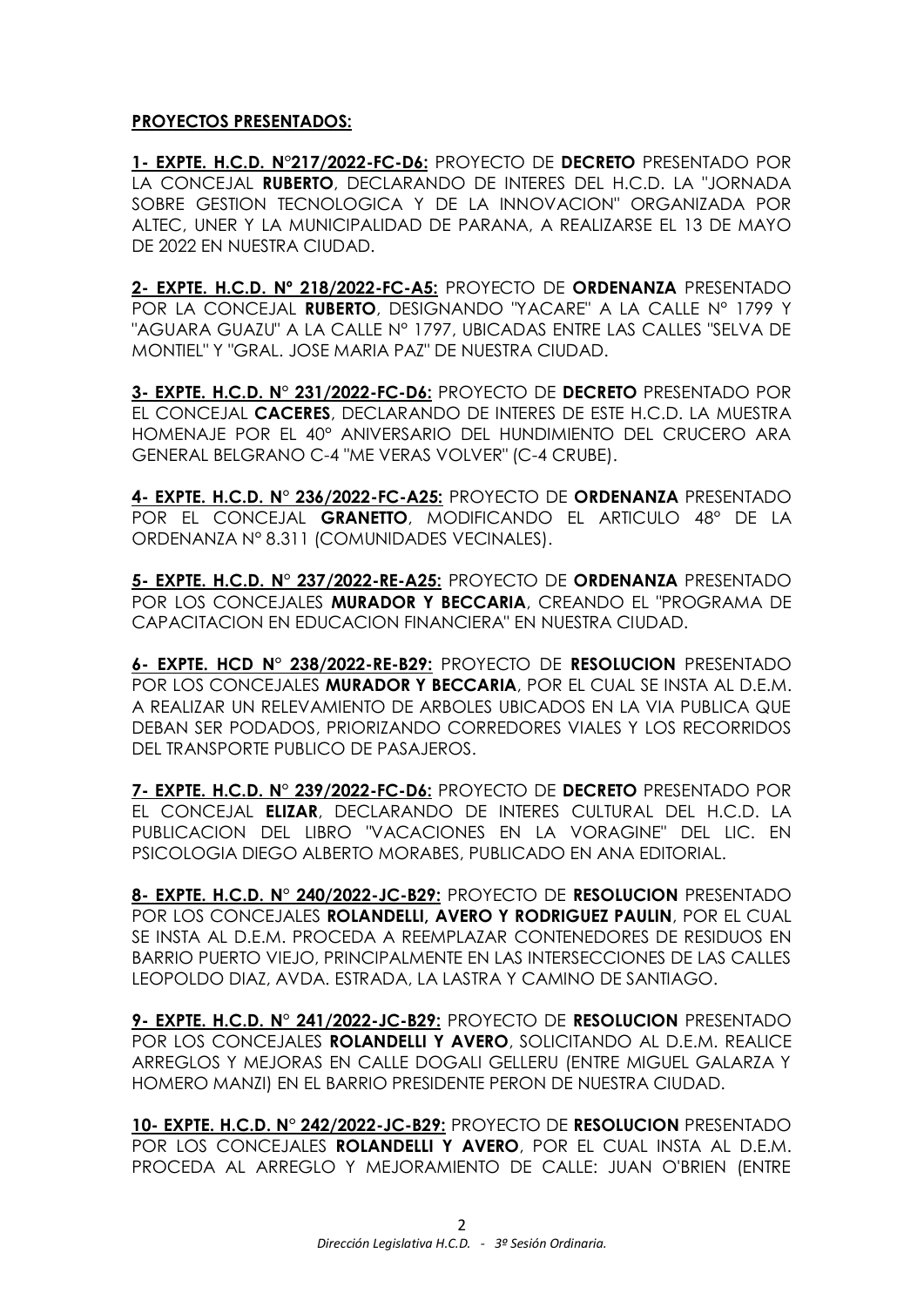CALLE JUAN GUILLERMO MILLER Y CALLE CNEL. FRANCISCO SAYOS) DE NUESTRA CIUDAD.

**11- EXPTE. H.C.D. N° 243/2022-FC-D6:** PROYECTO DE **DECRETO** PRESENTADO POR EL CONCEJAL **ELIZAR**, DECLARANDO DE INTERES CULTURAL DEL H.C.D. LA PUBLICACION DEL LIBRO "YO ESTUVE EN EL BELGRANO", 1° EDICION, BASADO EN EL TESTIMONIO DE FERNANDO JAIME, CON LA AUTORIA DE NICOLAS BLANCO Y PUBLICADO POR ANA EDITORIAL.

**12- EXPTE. H.C.D. N° 244/2022-JC-B29:** PROYECTO DE **RESOLUCION** PRESENTADO POR LOS CONCEJALES **ROLANDELLI, AVERO Y RODRIGUEZ PAULIN**, SOLICITANDO AL D.E.M. PROCEDA A REALIZAR TAREAS DE DESMALEZADO Y ACONDICIONAMIENTO DE LA CANCHA DE FUTBOL UBICADA SOBRE CALLE LA LASTRA, ENTRE CALLE CAMINO DE SANTIAGO Y PADRE ROBERTO CROCE, COMO ASI TAMBIEN LA REPARACION DE LUMINARIAS EXISTENTES EN DICHO PREDIO.

**13- EXPTE. H.C.D. N° 245/2022-PRO-B19:** PROYECTO DE **RESOLUCION** PRESENTADO POR LA CONCEJAL **BAUZA,** POR EL CUAL INSTA AL D.E.M. A BRINDAR UNA RESPUESTA A LOS REITERADOS RECLAMOS DE LOS VECINOS DE LA CIUDAD DE PARANA CON RESPECTO A LA BICISENDA Y LAS DIFICULTADES PARA ESTACIONAR LIBREMENTE SOBRE LA COSTANERA BAJA**.**

**14- EXPTE. H.C.D. N° 246/2022-PRO-E10:** PEDIDO DE **INFORMES** PRESENTADO POR LA CONCEJAL **BAUZA**, POR EL CUAL SOLICITA AL D.E.M. BRINDE RESPUESTAS SOBRE LAS OBRAS QUE SE HAN REALIZADO, LAS QUE SE ENCUENTRAN EN MARCHA Y LAS QUE SE REALIZARAN EN PLAZAS EN EL EJIDO DE LA CIUDAD DE PARANA.

**15- EXPTE. H.C.D. N° 247/2022-PRO-E25:** PEDIDO DE **INFORMES** PRESENTADO POR LA CONCEJAL **BAUZA**, SOLICITANDO AL D.E.M. BRINDE RESPUESTAS SOBRE EL DESTINO DE LOS RECURSOS QUE SE ADQUIEREN EN LA SECRETARIA DE POLITICAS SOCIALES INCLUSIVAS Y COMUNITARIAS DE LA MUNICIPALIDAD DE PARANA.

**16- EXPTE. H.C.D. N° 248/2022-FC-A25:** PROYECTO DE **ORDENANZA** PRESENTADO POR EL CONCEJAL **ELIZAR**, MODIFICANDO LOS ARTICULOS 6° Y 9° DE LA ORDENANZA N° 9929 DE PREMIOS MUNICIPALES DE ARTES.

**17- EXPTE. H.C.D. N° 249/2022-JC-A25:** PROYECTO DE **ORDENANZA** PRESENTADO POR LOS CONCEJALES **ROLANDELLI, AVERO Y RODRIGUEZ PAULIN,** CREANDO EL CONSEJO DEL AGUA DE LA CIUDAD DE PARANA, PARA SU FUNCIONAMIENTO EN EL MARCO DE LA CRISIS QUE PRESENTA LA PRESTACION DEL SERVICIO PUBLICO DE AGUA EN NUESTRA CIUDAD**.**

**18- EXPTE. H.C.D. N° 250/2022-D1-A4:** EL **DEPARTAMENTO EJECUTIVO** ELEVA CON NOTA N° 4, PROYECTO DE **ORDENANZA** APROBANDO TRAZADO DE CALLES, OCHAVAS, ESPACIOS DE RESERVA Y ESPACIOS DESTINADOS A ESTACIONAMIENTOS VEHICULARES, EN EL INMUEBLE PROPIEDAD DEL BANCO HIPOTECARIO S.A., Y ACEPTANDO LA DONACION SIN CARGO A FAVOR DE LA MUNICIPALIDAD DEL INMUEBLE UBICADO EN LAS CALLE ESPEJO AL ESTE, KRAUSAZ AL NORTE, EJERCITO AL OESTE Y SAROBE AL SUR DE NUESTRA CIUDAD.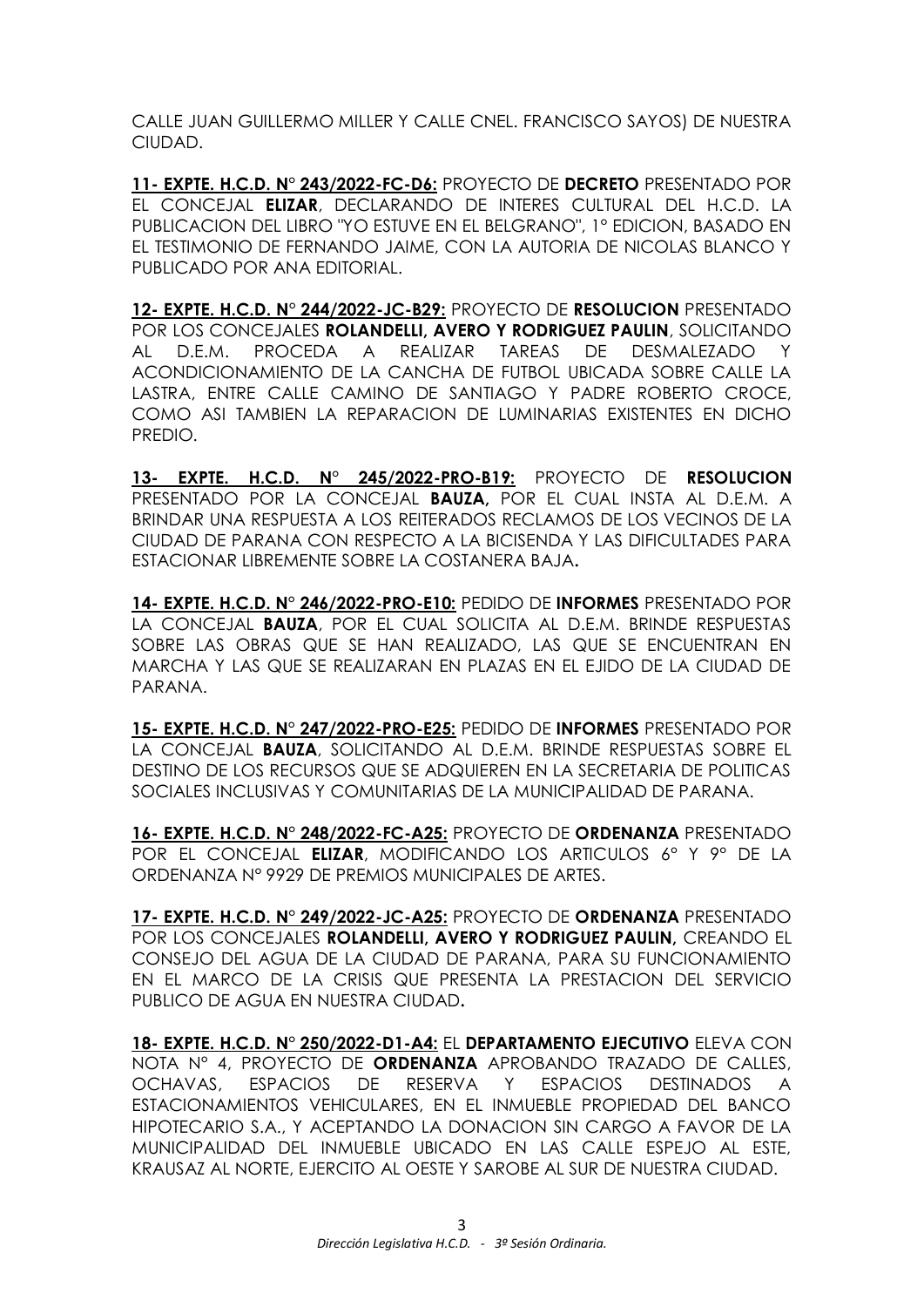**19- EXPTE. H.C.D. N° 251/2022-JC-A5:** PROYECTO DE **ORDENANZA** PRESENTADO POR LOS CONCEJALES **ROLANDELLI, AVERO Y RODRIGUEZ PAULIN**, DESIGNANDO "DR. YAMIL OBAID" A CALLE 1406 DE NUESTRA CIUDAD.

**20- EXPTE. H.C.D. N° 252/2022-PRO-E4:** PEDIDO DE **INFORMES** PRESENTADO POR LA CONCEJAL **BAUZA**, REFERIDO A LA SITUACION ACTUAL DE LOCACIONES DE INMUEBLES CELEBRADOS POR EL ESTADO MUNICIPAL, PARA EL FUNCIONAMIENTO DE SUS DEPENDENCIAS.

**21- EXPTE. H.C.D. N° 253/2022-PRO-C25:** PROYECTO DE **COMUNICACION** PRESENTADO POR LA CONCEJAL **BAUZA**, DONDE INSTA AL D.E.M. ARBITRE LOS MEDIOS NECESARIOS PARA SOLICITAR A LAS AUTORIDADES DEL I.A.P.V. A QUE INCORPORE UN CUPO PARA PERSONAS QUE NO CONFORMAN GRUPO FAMILIAR EN LOS PROGRAMAS DE VIVIENDAS.

**22- EXPTE. H.C.D. N° 254/2022-BR-A25:** PROYECTO DE **ORDENANZA** PRESENTADO POR LA CONCEJAL **ACEVEDO**, CREANDO EL PLAN INTEGRAL DE EDUCACION Y CONCIENTIZACION VIAL.

**23- EXPTE. H.C.D. Nー 255/2022-BR-B29:** PROYECTO DE **RESOLUCION** PRESENTADO POR LA CONCEJAL **ACEVEDO,** INSTANDO AL D.E.M. PARA QUE A TRAVES DEL AREA QUE CORRES-PONDA, OPTIMISE EN TODOS SUS TRAMOS LA SEÑALIZACION EN LA COLECTORA VIAL DEL ACCESO SUR DE NUESTRA CIUDAD.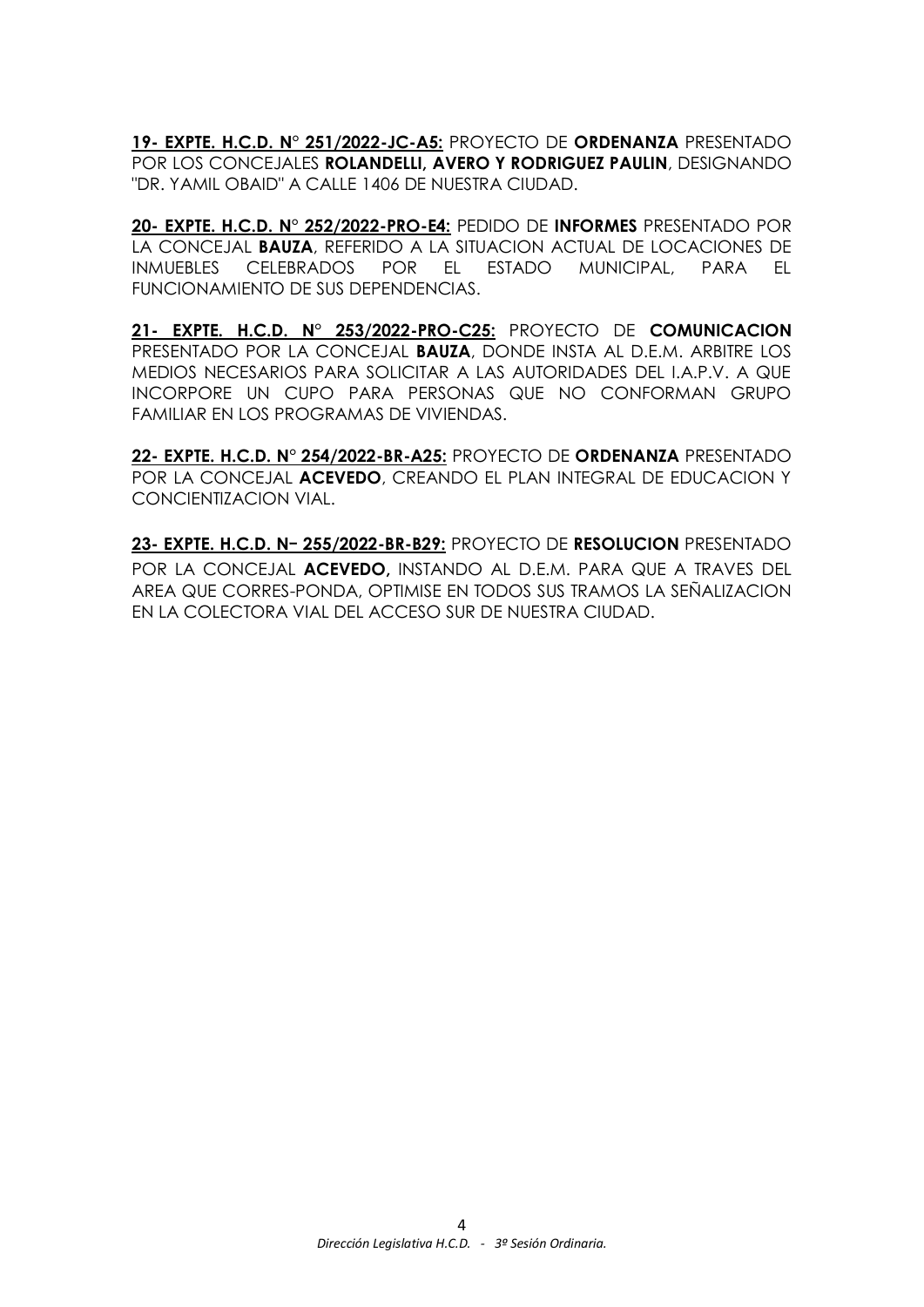# **PROYECTOS DE ORDENANZA PARA TRATAMIENTO SEGUN ARTS. 64° y 65º DEL REGLAMENTO PARA EL REGIMEN INTERNO DEL H.C.D. - DECRETO H.C.D. Nº 07/2020.**

## **CON PRORROGA ADICIONAL VENCIDA DE 30 DIAS OTORGADA POR SESION**

1. PROYECTO DE **ORDENANZA** PRESENTADO POR LOS CONCEJALES **MURADOR Y BECCARIA,** POR EL CUAL SE DISPONE CREAR LA INFRAESTRUCTURA DE DATOS ESPACIALES DE LA CIUDAD DE PARANA (IDEP).-

EXPEDIENTE H.C.D. Nº **208/2021**-RE-A17.-

COMISIONES DE CIENCIA, TECNOLOGIA E INNOVACION Y DE DESARROLLO TERRITORIAL, OBRAS Y SERVICIOS PUBLICOS.

==========================================================

=====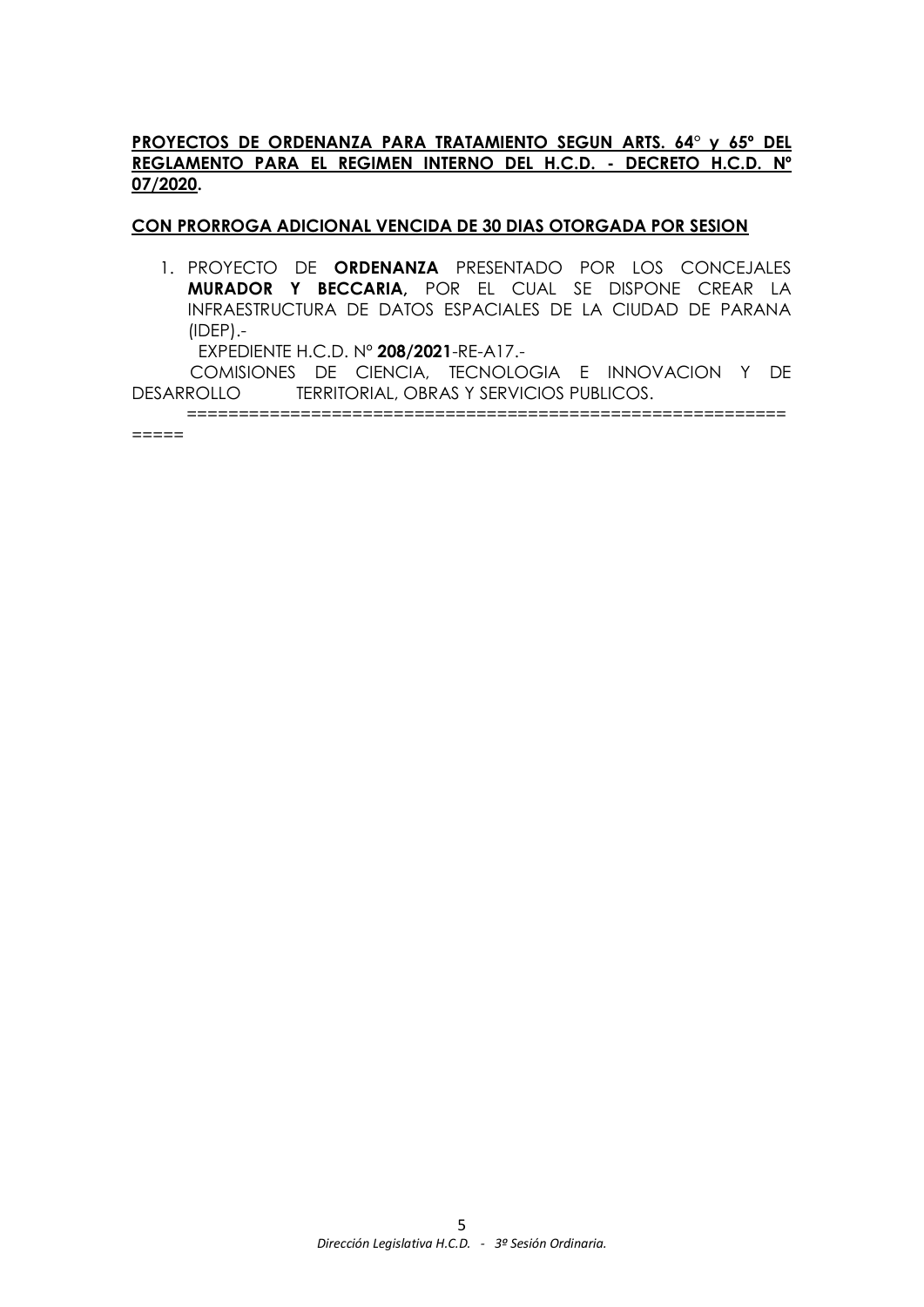## **PROYECTOS DE ORDENANZAS PARA TRATAMIENTO SEGUN ARTS. 64º y 65º DEL REGLAMENTO PARA EL REGIMEN INTERNO DEL H.C.D. - DECRETO H.C.D. Nº 07/2020.**

# **CON PLAZO VENCIDO DE 60 DIAS**

- 1. PROYECTO DE **ORDENANZA** PRESENTADO POR LOS CONCEJALES **AVERO Y ROLANDELLI,** CREANDO EL OBSERVATORIO DE PLATAFORMAS DIGITALES, QUE OPERAN EN NUESTRA CIUDAD.- EXPEDIENTE H.C.D. Nº **637/2021**-JC-A25.-
- COMISIONES DE LEGISLACION GENERAL Y DE CIENCIA, TECNOLOGIA E INNOVACION.-
	- 2. PROYECTO DE **ORDENANZA** PRESENTADO POR LOS CONCEJALES **AVERO, ROLANDELLI Y RODRIGUEZ PAULIN,** MODIFICANDO EL ARTICULO 9º DE LA ORDENANZA 9277- CREACION DEL ENTE MIXTO DE TURISMO DE LA CIUDAD DE PARANA (EMPATUR).- EXPEDIENTE H.C.D. N°**638/2021**-JC-A25.-

COMISIONES DE CULTURA, TURISMO Y EDUCACION Y DE ECONOMIA Y

HACIENDA.**-**

3. PROYECTO DE **ORDENANZA** PRESENTADO POR LOS CONCEJALES **AVERO, ROLANDELLI Y RODRIGUEZ PAULIN,** CREANDO EL PROGRAMA DE SEGURIDAD CIUDADANA DENOMINADO "OJOS EN ALERTA" CON EL OBJETIVO DE DETECTAR Y PREVENIR SITUACIONES DE EMERGENCIA E INSEGURIDAD EN NUESTRA CIUDAD.-

EXPEDIENTE H.C.D. N°**639/2021**-JC-A25.-

 COMISIONES DE LEGISLACION GENERAL Y COMUNIDAD Y PARTICIPACION.-

4. PROYECTO DE **ORDENANZA** PRESENTADO POR LOS CONCEJALES **BECCARIA Y MURADOR,** ESTABLECIENDO EL "MARCO REGULATORIO GENERAL PARA EL ACCESO A LA INFORMACION PUBLICA".- EXPEDIENTE H.C.D. Nº **640/2021**-RE-A25.-

COMISIONES DE LEGISLACION GENERAL Y DE COMUNIDAD Y PARTICIPACION.**-**

**================================================================**